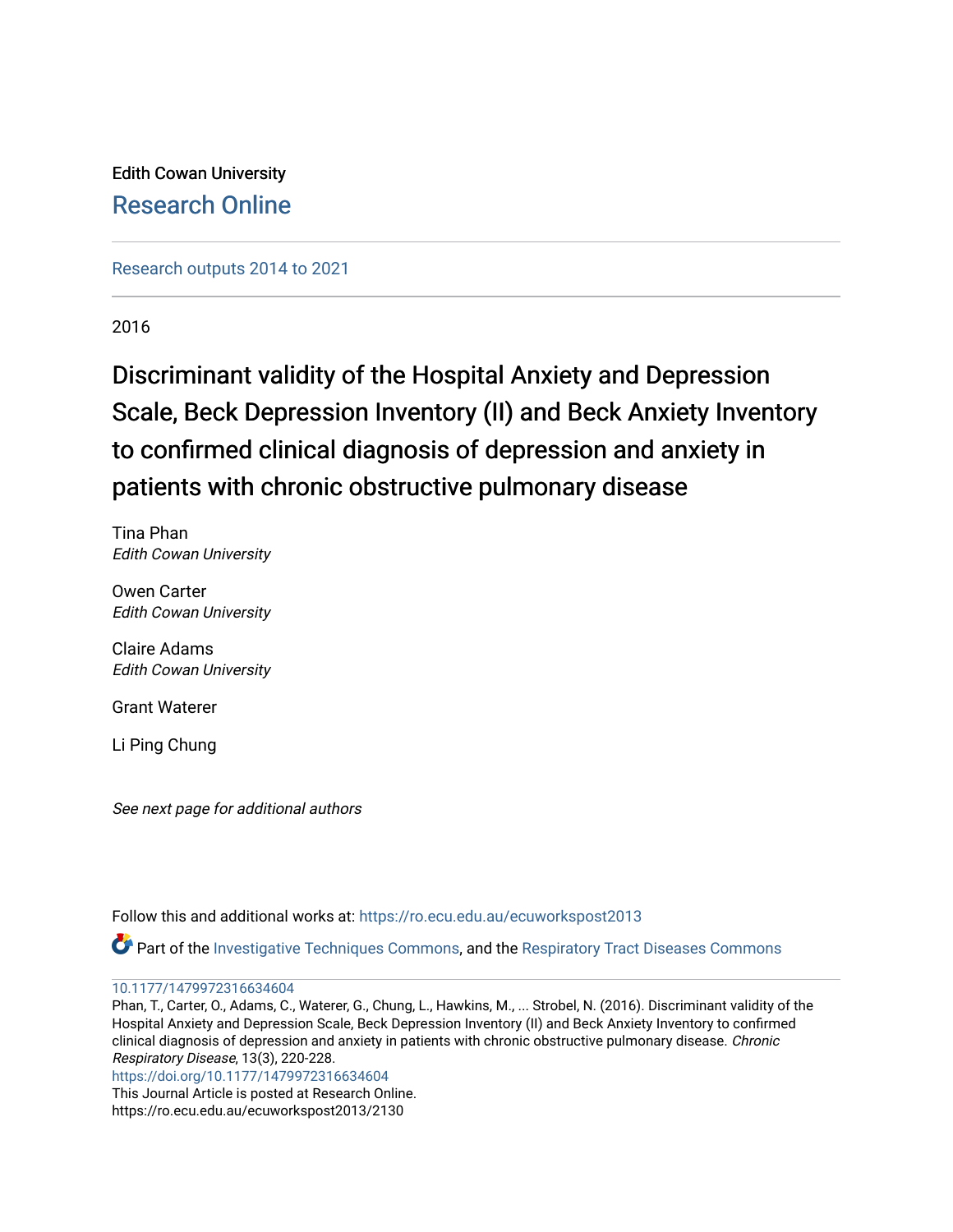# Authors

Tina Phan, Owen Carter, Claire Adams, Grant Waterer, Li Ping Chung, Maxine Hawkins, Cobie Rudd, Mel R. Ziman, and Natalie Strobel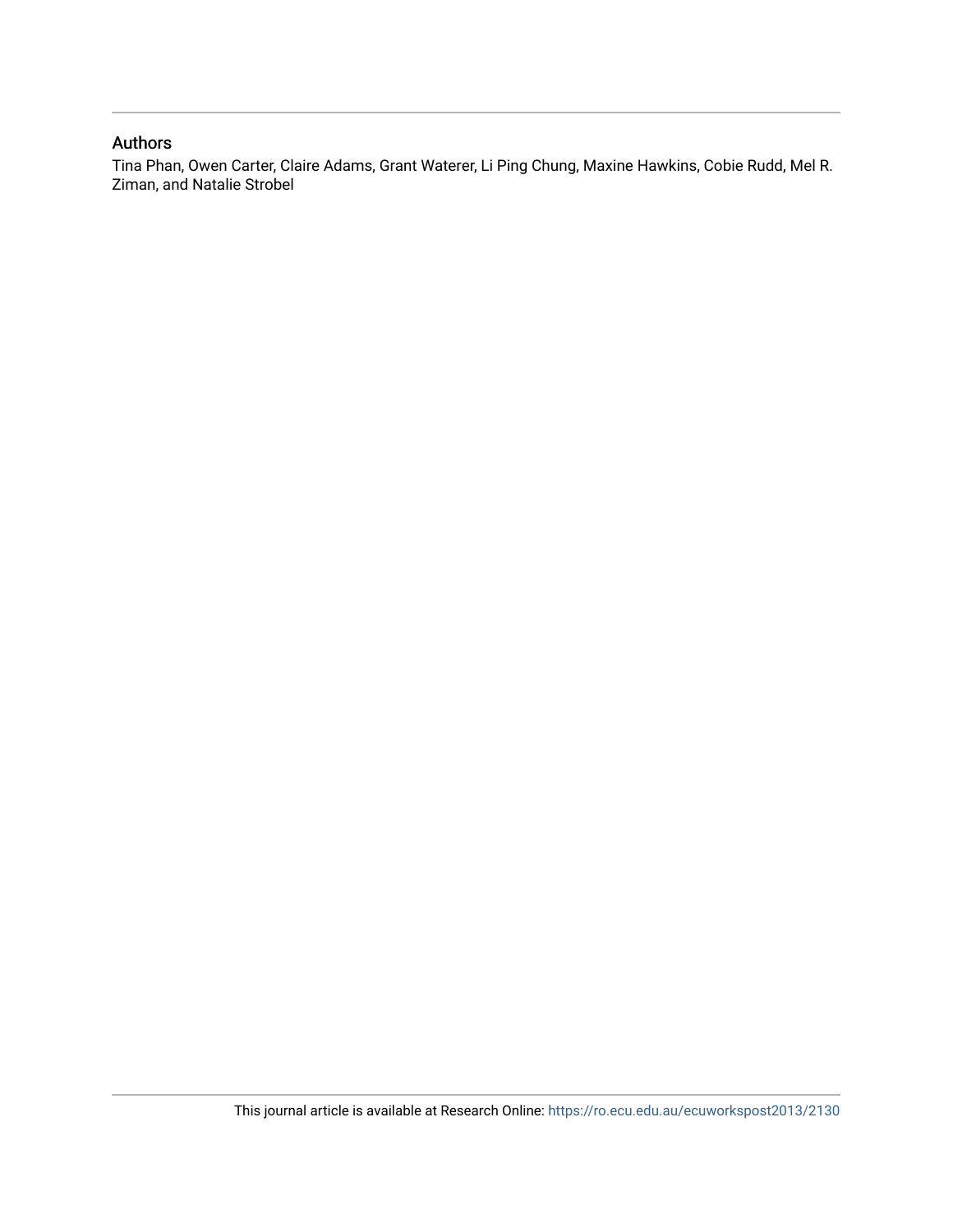Chronic Respiratory Disease

Discriminant validity of the Hospital Anxiety and Depression Scale, Beck Depression Inventory (II) and Beck Anxiety Inventory to confirmed clinical diagnosis of depression and anxiety in patients with chronic obstructive pulmonary disease

Chronic Respiratory Disease 2016, Vol. 13(3) 220–228 © The Author(s) 2016 Reprints and permission: [sagepub.co.uk/journalsPermissions.nav](http://www.sagepub.co.uk/journalsPermissions.nav) DOI: 10.1177/1479972316634604 [crd.sagepub.com](http://crd.sagepub.com)**SSAGE** 

 $\mathsf{Tina}\ \mathsf{Phan}^{\mathsf{I}}, \ \mathsf{Owen}\ \mathsf{Carter}^{\mathsf{2}}, \ \mathsf{Claire}\ \mathsf{Adams}^{\mathsf{3}},$  $\mathsf{G}\mathsf{rant}\ \mathsf{Water}\mathsf{er}^4\!, \mathsf{Li}\ \mathsf{Ping}\ \mathsf{Chung}^5\!, \mathsf{Maxine}\ \mathsf{Hawkins}^6\!,$ Cobie Rudd<sup>2</sup>, Mel Ziman<sup>1,7</sup> and Natalie Strobel<sup>2,8</sup>

#### Abstract

The objective of this study was to investigate the discriminant validity of commonly used depression and anxiety screening tools in order to determine the most suitable tool for patients with chronic obstructive pulmonary disease (COPD). COPD patients ( $n = 56$ ) completed the Hospital Anxiety and Depression Scale (HADS), Beck Depression Inventory (BDI-II) and Beck Anxiety Inventory (BAI). These scores were compared to confirmed clinical diagnoses of depression and anxiety using the Mini Neuropsychiatric Interview. HADS depression subscale (HADS-D) sensitivity/specificity was 78/81%; BDI-II 89/77%; HADS anxiety subscale (HADS-A) 71/ 81%; and BAI 89/62%. HADS-D sensitivity/specificity was improved (100/83%) with the removal of Q4 'I feel as if I am slowed down' and adjusted cut-off ( $\geq$ 5). Removal of BDI-II Q21 'Loss of interest in sex' with adjusted cut-off  $\ge$  12 resulted in similar improvement (100/79%). No problematic items were identified for HADS-A or BAI. Previously reported low sensitivity/specificity of the HADS for COPD patients was not replicated. Furthermore, simple modifications of the HADS-D markedly improved sensitivity/specificity for depression.

BDI-II, HADS-A and BAI produced acceptable sensitivity/specificity unmodified. Pending further research for COPD patients we recommend continued use of the HADS-A with standard cut-off ( $\geq$ 8) and removal of Q4 of the HADS-D with lower cut-off  $\geq$ 5.

## Keywords

Chronic obstructive pulmonary disease (COPD), anxiety, depression, screening tools, validity

Corresponding author:

Tina Phan, School of Medical and Health Sciences, Edith Cowan University, 270 Joondalup Drive, Joondalup, Western Australia 6027, Australia.

Email: t.phan@ecu.edu.au

School of Medical and Health Sciences, Edith Cowan University, Joondalup, Western Australia

 $2$  Office of the Deputy Vice-Chancellor (Strategic Partnerships), Edith Cowan University, Joondalup, Western Australia, Australia <sup>3</sup> School of Arts and Humanities, Edith Cowan University, Joondalup, Western Australia, Australia

 $^4$  Royal Perth Hospital and School of Medicine and Pharmacology, The University of Western Australia, Royal Perth Hospital, Perth, Australia<br><sup>5</sup> Respiratory Medicine, Fiona Stanley Hospital, Palmyra DC, Western Australi

<sup>6</sup> Clinical Psychology, Clear Health Partners, Perth, Australia

 $^7$  School of Pathology and Laboratory Medicine, The University of Western Australia, Crawley, Western Australia, Australia

<sup>&</sup>lt;sup>8</sup> School of Paediatrics and Child Health, The University of Western Australia, Crawley, Western Australia, Australia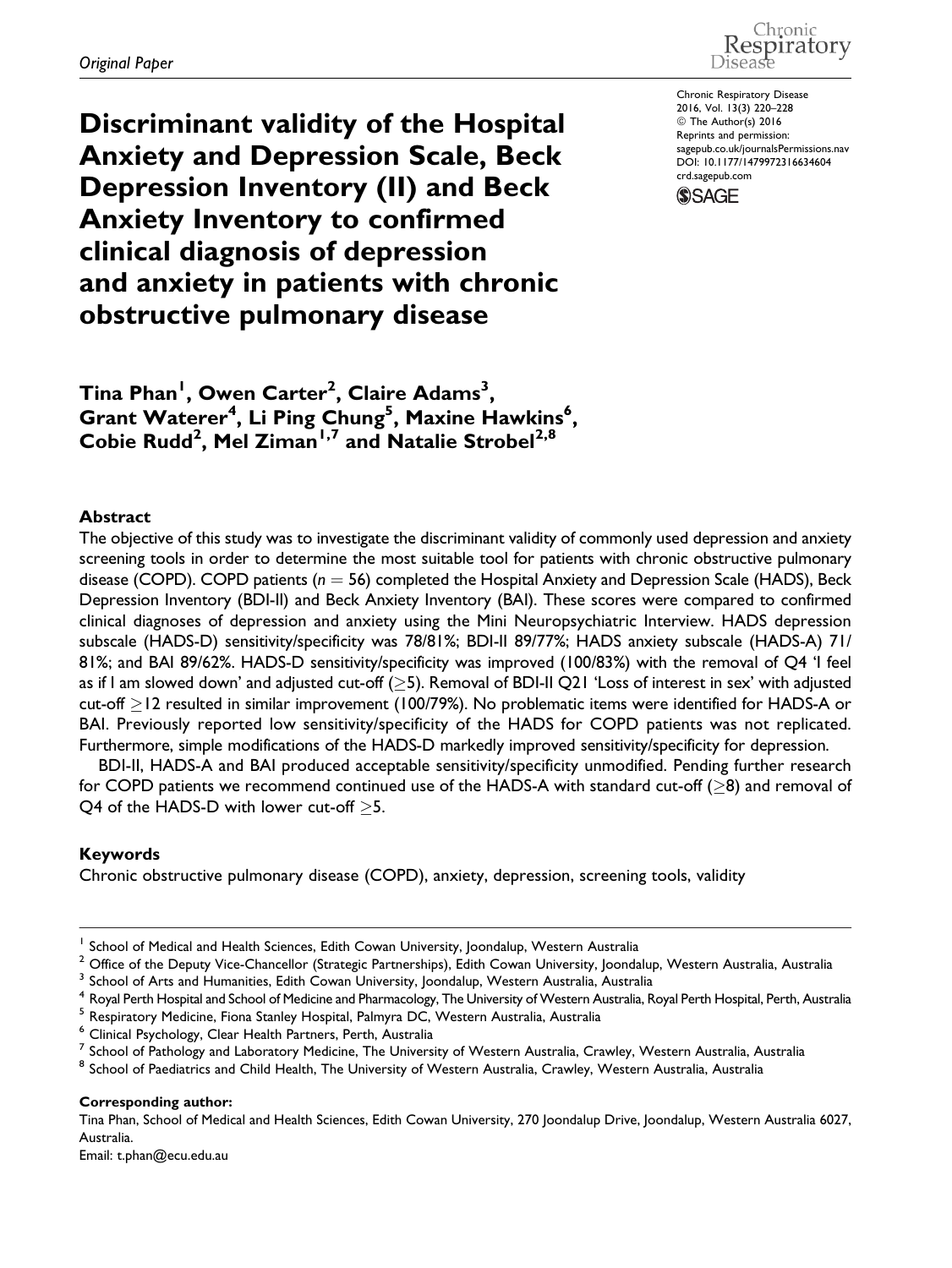# Introduction

Depression and anxiety are common comorbidities in patients diagnosed with chronic obstructive pulmonary disease (COPD), with benchmark prevalence estimates of  $40\%$  for depression and  $36\%$  for anxiety.<sup>1</sup> Screening COPD patients for concomitant psychological distress is important as it has been found to contribute to poorer health outcomes across a number of domains, including: increased exacerbation rates, diminished exercise performance and functional mobility, reduced health-related quality of life, increased number of emergency hospital visits, increased hospitalizations, increased length of stay as an admitted patient, increased mortality rates and in general greater economic burden. $2^{-8}$  Consequently, European and Australasian COPD management guidelines recommend routine screening for depression and anxiety in COPD patients using the Hospital Anxiety and Depression Scale (HADS).<sup>9,10</sup> Use of the HADS with COPD patients is widespread; being reported in at least 17 published studies.<sup>5,6,11–25</sup> However, only two previous studies have investigated the discriminant validity of the HADS with COPD populations and both cast doubt about its usefulness. Cheung et al. $^{12}$  confirmed clinical diagnoses of anxiety disorders with 55 elderly New Zealand COPD patients using the Mini Neuropsychiatric Interview (MINI) and reported at the standard cut-off  $\geq 8$ , the HADS anxiety subscale (HADS-A) provided sensitivity/specificity of 36/90% and area under curve (AUC) of 79%. They recommended a lower cut-off  $\geq$ 4 that yielded an improved sensitivity/specificity of 79/ 71%. Nowak et al. $^{26}$  used the German version of the HADS depression subscale (HADS-D) to assess 259 Swiss COPD patients for depression, cross-referenced with diagnoses of depression co-morbidity noted in patients' clinical records, and also reported low discriminant validity at the standard cut-off  $\geq 8$  (sensitivity/specificity 25/84%; AUC 66%). They recommended a lower optimal cut-off score of  $\geq$ 5 but this still yielded fairly low sensitivity/specificity 62/63%. These results cast doubt over the appropriateness of using the HADS for patients with COPD. However, these results demand replication before any firm conclusions can be drawn.

Potential alternatives to the HADS for COPD patients include the Beck Depression Inventory (BDI-II), also a popular research measure to screen COPD patients for depression, and the counterpart for anxiety, the Beck Anxiety Inventory (BAI). These

tests are longer than the HADS, with 21 items each, compared to the 14 items in total for the HADS, but are well established and popular for screening COPD patients for studies involving cognitive behavioural therapy.<sup>27–30</sup> However, we are unaware of any studies that have established the discriminant validity of either the BDI-II or BAI in COPD patients. Therefore, the aims of the present study were to investigate the discriminant validity of the HADS with patients diagnosed with COPD, and to examine the discriminant validity of the BDI-II and BAI as potential alternatives for this population.

## Method

## Sample

Participants were outpatients attending communitybased COPD clinics in Perth, Western Australia. Participants were excluded if they had a life expectancy of less than 6 months, were currently involved in another research study, had an illness exacerbation resulting in hospitalization within the previous month, were not fluent in English or were blind, deaf or diagnosed with dementia or Alzheimer's disease. Ethics approval for the study was granted by Royal Perth Hospital, Edith Cowan University and the South Metropolitan Health Service Human Research ethics committees. We attempted to contact a list of 164 outpatients. Thirty-five individuals were uncontactable because they were either deceased, discharged from the clinics, had disconnected telephones or we were unable to contact them after five separate attempts. Of the 129 successfully contacted, 27 did not meet our inclusion criteria and 46 declined to participate, citing ill-health or 'lack of time'. The final sample consisted of 56 patients with confirmed diagnosis of COPD by respiratory physicians who gave their informed consent to participate in the study, representing 34% of our original sampling pool, and a consent rate of 55% of contactable and eligible participants. The mean age of participants was 73.3 years (SD: 8.9; range 50–91). There were more females  $(58.9\%)$  than males  $(41.1\%)$  and the majority of participants were retired (73.2%) and married or in a de facto relationship (69.7%; Table 1).

#### **Instruments**

Participants were asked to self-complete the HADS, BDI-II and BAI, followed immediately by a structured clinical interview with a provisional psychologist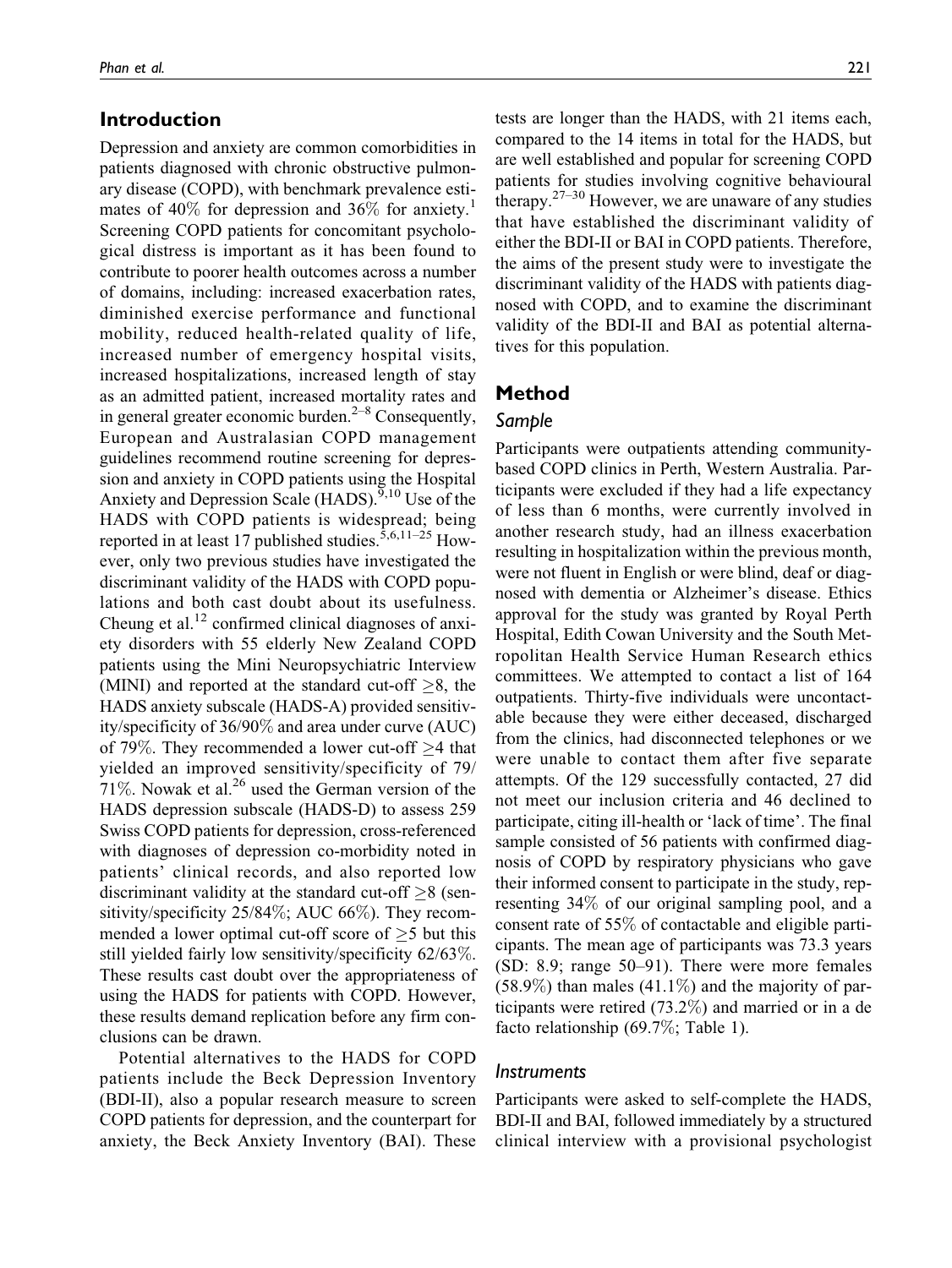| Characteristic                       | N              | ℅    |
|--------------------------------------|----------------|------|
| Males                                | 23             | 41.I |
| <b>Females</b>                       | 33             | 58.9 |
| Aboriginal or Torres Strait Islander | ı              | 1.8  |
| Education                            |                |      |
| Up to 10 years of school             | 26             | 46.4 |
| 11 years and above                   | 27             | 48.2 |
| Other                                | 3              | 5.4  |
| Marital status                       |                |      |
| Married/de facto                     | 39             | 69.7 |
| Not in a current relationship        | 17             | 30.3 |
| Has a carer                          | 4 <sub>1</sub> | 73.2 |
| Occupation                           |                |      |
| Employed                             | 4              | 7.2  |
| Retired                              | 41             | 73.2 |
| Other                                | П              | 19.6 |
| GOLD stage                           |                |      |
| Mild                                 | 2              | 3.6  |
| Moderate                             | 18             | 32.1 |
| Severe                               | 25             | 44.6 |
| Very severe                          | 3              | 5.4  |
| Missing                              | 8              | 14.3 |

Table 1. Participant characteristics.

GOLD: Global Initiative for Chronic Obstructive Lung Disease Classification.

conducting the MINI. The MINI  $(v6.0.0)$  is considered a 'gold standard' in determining incidence of Axis I psychiatric disorders as per DSM-IV and ICD-10 criteria. $31$ 

## Statistical analyses

Aggregated and item-by-item scores were examined for the HADS, BDI-II and BAI and compared to clinically confirmed current major depression and any anxiety disorders (panic disorder, agoraphobia and generalized anxiety disorder) based upon MINI diagnostic criteria. The sensitivity, specificity, Youden's index J, positive predictive value, negative predictive value,  $\kappa$  coefficient and AUC values were calculated using the MINI as the clinical standard for the presence or absence of psychological comorbidity. Independent samples *t*-tests were also used to compare the mean HADS, BDI-II and BAI scores of participants in various groups. IBM SPSS (v22) was used for all statistical analyses.

## **Results**

#### Depression

Nine of 56 patients  $(16.1\%)$  met the clinical diagnosis for major depression according to the MINI. The mean HADS-D and BDI-II scores for these patients are compared to others in Table 2.

Both HADS-D and BDI-II scores were significantly different between participants with clinically confirmed depression compared to those without. AUC statistics for the HADS-D and BDI-II were both close to perfect (94.8%,  $p < 0.001$ ; 94.9%,  $p < 0.001$ respectively). As can be seen in Table 3, the recommended HADS-D cut-off of  $\geq 8$  identified 7 of 9  $(77.8\%)$  true positive cases and 38 of 47  $(80.9\%)$  true negative cases. Youden's index J suggested a similar optimal cut-off of  $\geq$ 7. The mean score of false positive cases was significantly lower ( $M = 9.38$ ,  $SD = 1.30$ ) than true positives (M = 13.86,  $SD = 3.29$ ;  $t(8.36) = -3.571$ ,  $p = 0.003$ ). The recommended BDI-II cut-off  $\geq$ 14 identified 8 of 9  $(88.9\%)$  true positive cases and 36 of 47 (76.6%) true negative cases. Youden's index J suggested a similar optimal cut-off of  $\geq$ 13. BDI-II true positives cases had a significantly higher mean score ( $M = 32.4$ ,  $SD = 12.0$ ) than the false negative cases (M = 22.5,  $SD = 5.6$ ;  $t(18) = -2.454$ ,  $p = 0.025$ ).

An examination of each item of the HADS-D using independent samples t-tests identified the mean score for Question 4 'I feel as if I am slowed down' as substantially higher than all other items. This was the only item of the HADS-D for which no participant scored zero, and the only item for which there was no statistically significant difference in mean scores between those with clinically diagnosed depression  $(M = 2.56, SD = 0.73)$  and those without  $(M = 2.09,$  $SD = 0.86$ ;  $t(54) = -1.544$ ,  $p = 0.128$ ). The sensitivity and specificity of the HADS-D was therefore recalculated when excluding this item. With Question 4 excluded, Youden's index J suggested an optimal cut-off of  $\geq$ 5, which detected all true positive cases  $(100.0\%)$  and 39 of 47 true negative cases  $(83.0\%)$  within our sample (Table 3). True positive cases still had a significantly higher mean HADS-D score ( $M = 11.0$ ,  $SD = 3.22$ ) than false positive cases (M = 6.33, SD = 1.80;  $t(14) = -3.694$ ,  $p = 0.002$ ).

Independent samples t-tests for each item of the BDI-II also highlighted Question 21. The mean score for Question 21 'Loss of interest in sex' did not differ significantly between those with a clinical diagnosis of depression ( $M = 1.30$ ,  $SD = 0.43$ ) and those without (M = 1.32, SD = 1.92;  $t(54) = -1.181$ ,  $p = 0.243$ ). Therefore, the sensitivity and specificity of the BDI-II was recalculated to exclude Question 21. Upon removal of Question 21, Youden's index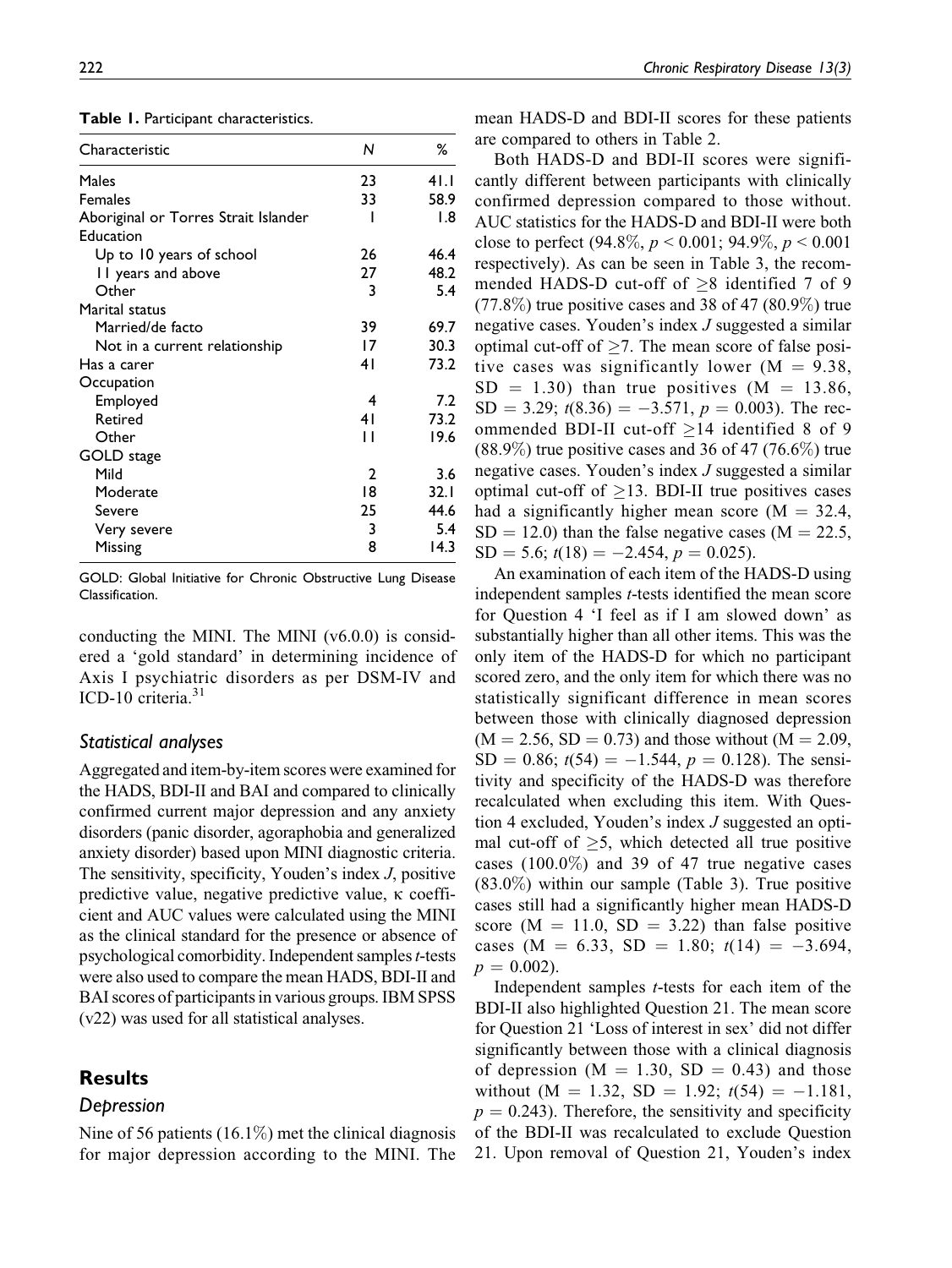| Depression measure                | <b>MINI</b>           | $HADS-D > 8$            | $BDI-II > 14$                   |
|-----------------------------------|-----------------------|-------------------------|---------------------------------|
| Prevalence                        | 16% (95% CI $\pm$ 10) | 29% (95% CI $\pm$ 11.8) | 34% (95% CI $\pm$ 12.4)         |
| Average scores with depression    |                       | 12.33 $(SD = 4.15)$     | 32.44 (SD = $12.04$ )           |
| Average scores without depression |                       | 4.34 $(SD = 2.83)^{a}$  | 9.40 $(SD = 8.21)^a$            |
| Anxiety measure                   | <b>MINI</b>           | $HADS-A > 8$            | BAI > 8                         |
| Prevalence                        | 25% (95% CI 14-36%)   | 32% (95% CI $\pm$ 12.2) | 48% (95% CI $\pm$ 13.1)         |
| Average scores with anxiety       |                       | $9.14$ (SD = 4.07)      | $20.79$ (SD = 12.63)            |
| Average scores without anxiety    |                       | 4.36 $(SD = 4.03)^{a}$  | 8.60 (SD = $10.39$ <sup>a</sup> |

Table 2. Proportions and averages of depression and anxiety scores for the MINI, HADS-D, HADS-A, BDI-II and BAI.

MINI: Mini Neuropsychiatric Interview; HADS-D: Hospital Anxiety and Depression Scale depression subscale; HADS-A: Hospital Anxiety and Depression Scale anxiety subscale; BDI-II: Beck Depression Inventory; BAI: Beck Anxiety Inventory. <sup>a</sup>Denotes statistically significant difference to participants with depression at  $p < 0.001$ .

 $J$  suggested an optimal cut-off of  $\geq$  12 that detected all true positive cases  $(100.0\%)$  and 37 of 47 true negative cases (78.7%) within our sample (Table 3).

#### Anxiety

Fourteen of 56 patients (25.0%) met the MINI criteria for an anxiety disorder. This included six patients diagnosed with panic disorder, five with agoraphobia and three with generalized anxiety disorder. Table 2 shows the proportion and average scores of patients identified as meeting the diagnostic criteria for any anxiety disorder via the MINI and those meeting clinically relevant anxiety symptomatology via the HADS-A and BAI.

Independent samples t-tests suggested both HADS-A and BAI scores were significantly different between participants with clinically confirmed anxiety disorders compared to those without. AUC statistics for the HADS-A and BAI were both in the 'fair' range (78.4%,  $p < 0.001$ ; and 78.5%,  $p < 0.001$ , respectively). At the recommended cut-off  $\geq 8$  the HADS-A identified 10 out of 14 true positive cases  $(71.4\%)$  and 34 of 42 true negative cases  $(81.0\%).$ With our sample Youden's index *J* suggested an optimal cut-off of  $\geq$ 9. There were no significant differences between the mean scores of true positives  $(M =$ 11.20, SD = 2.44) versus false positives ( $M = 11.38$ ,  $SD = 2.62$ ;  $t(16) = 0.146$ ,  $p = 0.885$ ). With the recommended cut-off  $\geq$ 8 the BAI identified 11 of 14 true positive cases (78.6%) and 26 of 42 true negative cases (61.9%). For our sample, the optimal cut-off was  $\geq$ 12, which maintained true positives at 78.6% but improved false negatives to 76.2% (Table 4). No significant differences in BAI score were found between true positive cases ( $M = 25.10$ ,

 $SD = 10.23$ ) and false positive cases either  $(M = 18.44, SD = 11.01; t(16) = -1.542, p = 0.136).$ 

An examination of the mean response to each question within the HADS-A revealed no conspicuously inflated items for COPD patients.

Examining the mean response to each question within the BAI revealed Question 15 'Difficulty breathing' was substantially higher than other items. However, the mean score for this question remained statistically different between those with clinically diagnosed anxiety ( $M = 1.71$ , SD = 1.07) and those without (M = 1.0, SD = 1.12;  $t(54) = -2.05$ ,  $p = 0.045$ , suggesting discriminant validity still existed and removal of this item was therefore not warranted.

## **Discussion**

The first aim of this study was to investigate the discriminant validity of the HADS with patients diagnosed with COPD. We were unable to replicate the findings of Cheung et al. and Nowak et al.<sup>12,26</sup> In contrast to Cheung et al., who found a much lower optimal cut-off for the HADS-A of  $\geq$ 4, our optimal cut-off  $(\geq)$  was a very close approximation to the standard recommendation of  $\geq 8$ . The reason for the different results is far from clear. The proportion of our sample diagnosed with anxiety disorders (25.0%) corresponded very closely with the sample of Cheung et al. (25.5%) using the same diagnostic test (MINI) and extremely similar patient profiles (Anglo-Saxon dominant cultures, i.e., New Zealand vs. Australia). So too, both studies had similar sample sizes ( $n = 55$ ) vs 56), demonstrated similar levels of discriminant validity (AUC 79% vs 78.4%), and shared fair sensitivity (79% vs 71%) and specificity (71% vs  $86\%$ ) at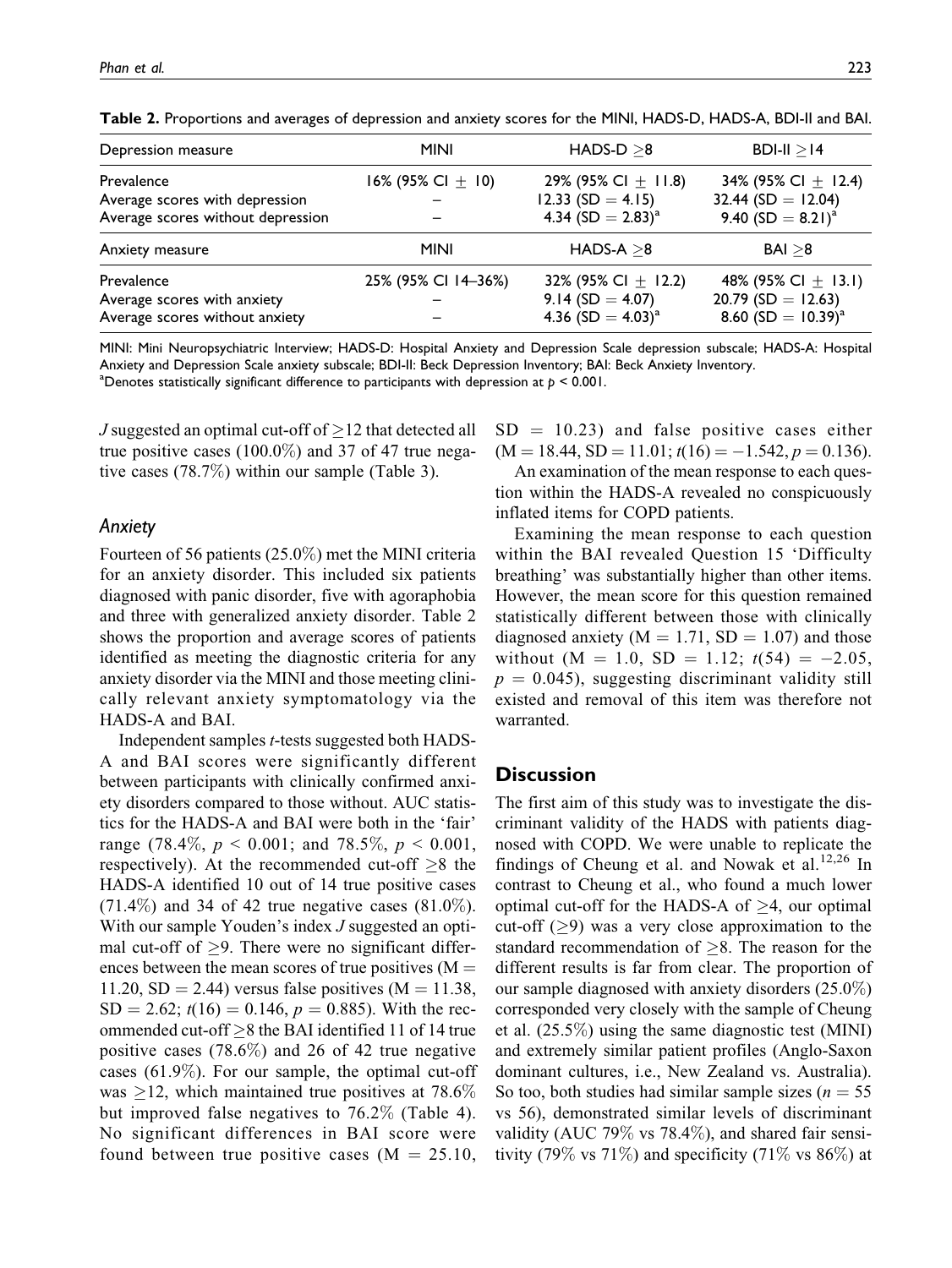| Cut-off points          | Sensitivity | Specificity | Youden's index J | <b>PPV</b> | <b>NPV</b> |
|-------------------------|-------------|-------------|------------------|------------|------------|
| HADS-D                  |             |             |                  |            |            |
| 3                       | 100.0       | 31.9        | 0.32             | 22.0       | 100        |
| $\overline{\mathbf{4}}$ | 100.0       | 46.8        | 0.47             | 26.5       | 100        |
| 5                       | 100.0       | 57.4        | 0.57             | 31.0       | 100        |
| 6                       | 100.0       | 74.5        | 0.75             | 42.9       | 100        |
| $7^{\mathrm{a}}$        | 100.0       | 78.7        | 0.79             | 47.4       | 100        |
| 8                       | 77.8        | 80.9        | 0.59             | 43.8       | 95.0       |
| 9                       | 77.8        | 85.1        | 0.63             | 50.0       | 95.2       |
| $\overline{10}$         | 77.8        | 91.5        | 0.69             | 63.6       | 95.5       |
| $\mathbf{H}$            | 55.6        | 95.7        | 0.51             | 71.4       | 91.8       |
| HADS-D ex Qu 4          |             |             |                  |            |            |
| I                       | 100.0       | 28.3        | 0.28             | 21.4       | 100        |
| $\mathbf 2$             | 100.0       | 47.8        | 0.48             | 27.3       | 100        |
| 3                       | 100.0       | 69.6        | 0.70             | 39.1       | 100        |
| $\overline{\mathbf{4}}$ | 100.0       | 78.3        | 0.78             | 47.4       | 100        |
| $5^{\mathrm{a}}$        | 100.0       | 82.6        | 0.83             | 52.9       | 100        |
| 6                       | 88.9        | 87.0        | 0.76             | 57.1       | 97.6       |
| $\overline{7}$          | 77.8        | 93.5        | 0.71             | 70.0       | 95.7       |
| 8                       | 55.6        | 95.7        | 0.51             | 71.4       | 91.8       |
| 9                       | 55.6        | 97.8        | 0.54             | 83.3       | 92.0       |
| <b>BDI-II</b>           |             |             |                  |            |            |
| 9                       | 100.0       | 63.8        | 0.64             | 34.6       | 100        |
| $\overline{10}$         | 100.0       | 70.2        | 0.70             | 39.1       | 100        |
| $\mathbf{H}$            | 100.0       | 70.2        | 0.70             | 39.1       | 100        |
| 12                      | 100.0       | 76.6        | 0.77             | 45.0       | 100        |
| 13 <sup>a</sup>         | 100.0       | 76.6        | 0.77             | 45.0       | 100        |
| 4                       | 88.9        | 76.6        | 0.66             | 42.1       | 97.3       |
| 15                      | 88.9        | 78.7        | 0.68             | 44.4       | 97.4       |
| 16                      | 88.9        | 78.7        | 0.68             | 44.4       | 97.4       |
| 17                      | 88.9        | 78.7        | 0.68             | 44.4       | 97.4       |
| <b>BDI-II ex Qu 21</b>  |             |             |                  |            |            |
| 8                       | 100.0       | 61.7        | 0.62             | 33.3       | 100.0      |
| 9                       | 100.0       | 70.2        | 0.70             | 39.1       | 100.0      |
| $\overline{10}$         | 100.0       | 74.5        | 0.75             | 42.9       | 100.0      |
| $\mathbf{H}$            | 100.0       | 74.5        | 0.75             | 42.9       | 100.0      |
| 12 <sup>a</sup>         | 100.0       | 78.7        | 0.79             | 47.4       | 100.0      |
| 3                       | 88.9        | 78.7        | 0.68             | 44.4       | 97.4       |
| 4                       | 88.9        | 78.7        | 0.68             | 44.4       | 97.4       |
| 15                      | 88.9        | 80.9        | 0.70             | 47.1       | 97.4       |
| 16                      | 88.9        | 80.9        | 0.70             | 47.1       | 97.4       |

Table 3. The sensitivity and specificity of the HADS-D, HADS-D excluding Question 4, BDI-II and BDI-II excluding Question 21 for detecting major depression in COPD patients (%).

HADS-D: Hospital Anxiety and Depression Scale depression subscale; BDI-II: Beck Depression Inventory; PPV: positive predictive value; NPV: negative predictive value.

<sup>a</sup>Optimal cut-off.

their optimal cut-offs. However, the COPD severity in the population studied by Cheung et al. was not reported, raising the question as to whether this may have affected prevalence rates which would ultimately impact on sensitivity and specificity scores. Cheung et al. acknowledged their optimal cut-off was 'unusually low' and further replication of their results was therefore warranted. The fact that we were unable to replicate their results now casts doubt over their suggestion of a HADS-A cut-off of  $\geq$ 4 for COPD patients. Further attempts to replicate the results of Cheung et al. are needed to clarify this matter.

Contrary to Nowak et al. who suggested the HADS-D provided poor discriminant validity for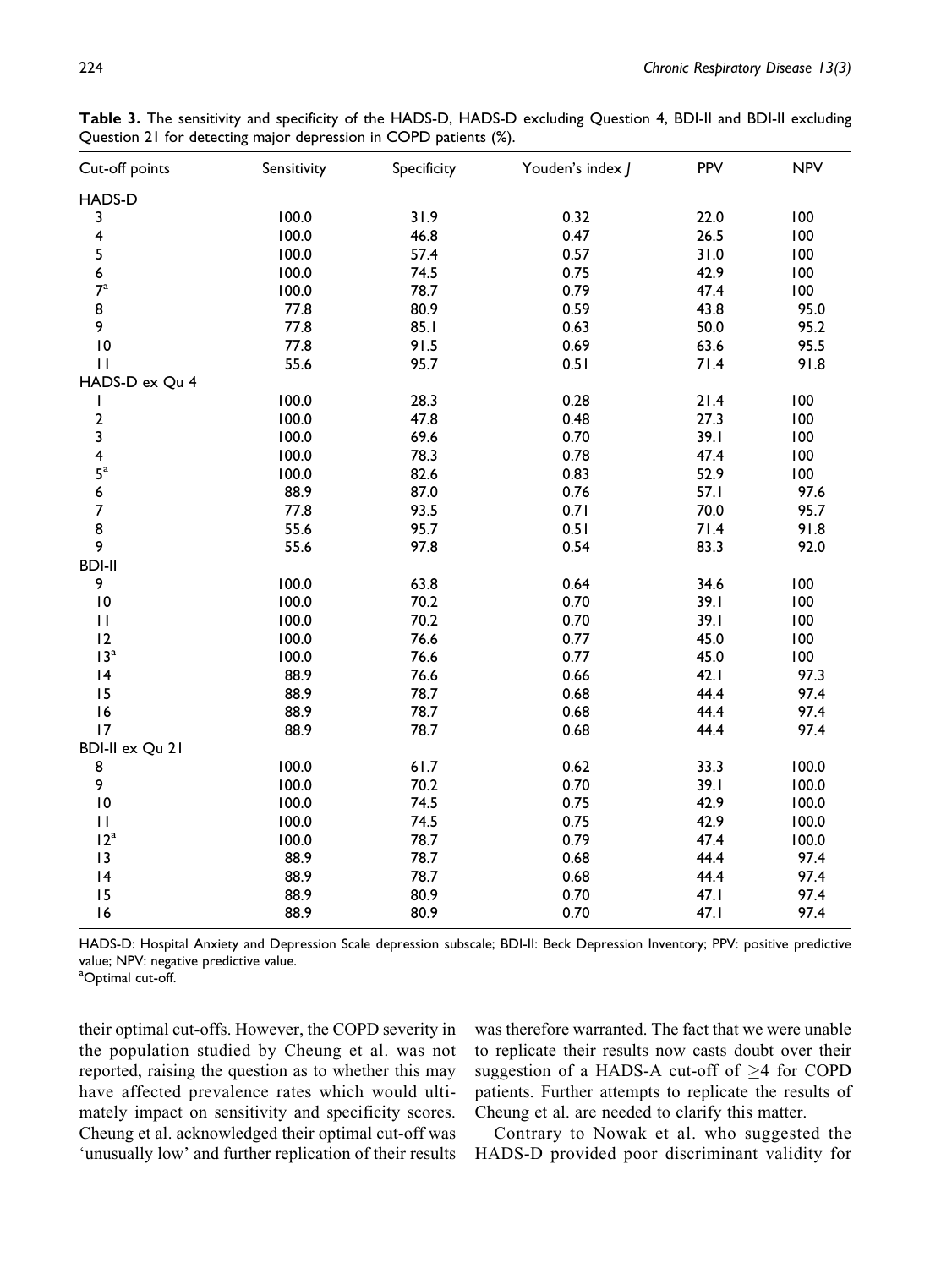| Cut-off points  | Sensitivity | Specificity | Youden's index J | PPV  | <b>NPV</b> |
|-----------------|-------------|-------------|------------------|------|------------|
| HADS-A          |             |             |                  |      |            |
| 5               | 85.7        | 64.3        | 0.50             | 44.4 | 93.I       |
| 6               | 78.6        | 71.4        | 0.50             | 47.8 | 90.9       |
| 7               | 71.4        | 78.6        | 0.50             | 52.6 | 89.2       |
| 8               | 71.4        | 81.0        | 0.52             | 55.6 | 89.5       |
| $9^{\rm a}$     | 71.4        | 85.7        | 0.57             | 62.5 | 90.0       |
| $\overline{10}$ | 64.3        | 85.7        | 0.50             | 60.0 | 87.8       |
| П               | 28.6        | 88.I        | 0.17             | 44.4 | 78.7       |
| 12              | 14.3        | 90.5        | 0.05             | 33.3 | 76.0       |
| 13              | 14.3        | 92.9        | 0.07             | 40.0 | 76.5       |
| BAI             |             |             |                  |      |            |
| 8               | 78.6        | 61.9        | 0.41             | 40.7 | 89.7       |
| 9               | 78.6        | 71.4        | 0.50             | 47.8 | 90.9       |
| $\overline{10}$ | 78.6        | 76.2        | 0.55             | 52.4 | 91.4       |
| П               | 78.6        | 76.2        | 0.55             | 52.4 | 91.4       |
| 12 <sup>a</sup> | 78.6        | 76.2        | 0.55             | 52.4 | 91.4       |
| 3               | 71.4        | 78.6        | 0.50             | 52.6 | 89.2       |
| 4               | 71.4        | 81.0        | 0.52             | 55.6 | 89.5       |
| 15              | 71.4        | 81.0        | 0.52             | 55.6 | 89.5       |
| 16              | 71.4        | 81.0        | 0.52             | 55.6 | 89.5       |

Table 4. The sensitivity and specificity of the HADS-A and BAI for detecting anxiety in COPD participants.

HADS-A: Hospital Anxiety and Depression Scale anxiety subscale; BAI: Beck Anxiety Inventory; PPV: positive predictive value; NPV: negative predictive value.

<sup>a</sup>Optimal cut-off.

COPD patients (AUC 66.2%), our results suggested its discrimination was excellent (AUC 94.8%). Even with their optimal cut-off  $\geq$ 6, Nowak et al. observed a borderline sensitivity/specificity of 62.1/62.6% contrasting with our optimal cut-off  $\geq$ 7 achieving 100.0/ 78.7%, and improving even further with removal of Question 4 and lowering the cut-off to  $\geq$ 5 yielding 100.0/83.0%. There are many possibilities why we were unable to replicate the results of Nowak et al., including vastly differing sample sizes ( $n = 259$  vs 56), differing prevalence of major depression (16.1% vs 11.2%), use of the German versus English version of the HADS, differing cultures and use of prediagnosed depression based on medical records subsequently confirmed by the patient's physician versus current diagnosis confirmed by a psychologist using a structured clinical interview.

Despite the HADS being created to avoid somatic symptom overlap with anxiety and depression in medical patients, the continued use of HADS with chronic diseases remains contentious as a variety of cut-offs have been suggested differing from optimal cut-off scores suggested for the general patient population, for example, HADS-D  $\geq$ 4 in coronary heart disease<sup>32</sup> and HADS-D  $\geq$ 11 in end-stage renal disease.<sup>33</sup> Given that the discriminant validity of the HADS has only

been tested in COPD populations three times with divergent results, the recommendation of using this screening tool in international management guidelines remains contentious. More population-specific tools, such as the Geriatric Anxiety Inventory and COPD Anxiety Questionnaire (German: CAF), may be preferable.<sup>34,35</sup> However, Cheung et al. investigated the Geriatric Anxiety Inventory as another alternative measure for use with COPD patients but found it no more useful than the HADS, and to the best of our knowledge the CAF has yet to be translated and validated for use in English and we are unaware of any others for COPD.

The second aim of our study was to examine the discriminant validity of the BDI-II and BAI as viable alternatives to the HADS for use with patients diagnosed with COPD. The BDI-II demonstrated excellent discriminant validity and very similar sensitivity/ specificity to the HADS-D. Question 21 did not discriminate between those with and without clinical depression. However, its removal only marginally improved the validity of optimal cut-offs  $(J = 0.77)$ vs 0.79). Therefore, we see little value in unnecessarily modifying the BDI-II for use with COPD patients. Likewise, the BAI demonstrated similar discriminant validity to the HADS-A. However, given the shorter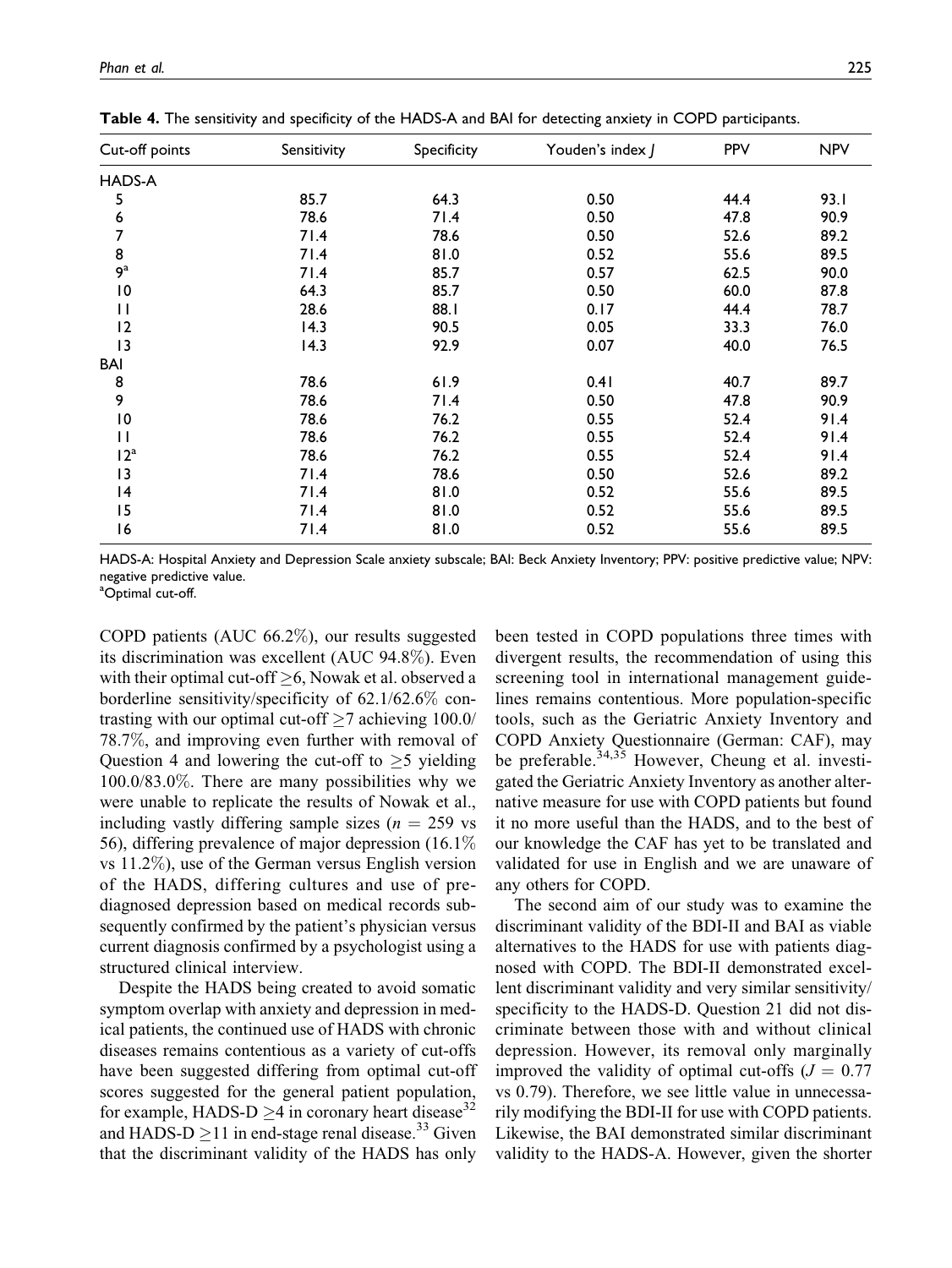length of the HADS (14 items combined) compared to the BDI-II and BAI (42 items combined) and the free use of the former, versus cost per test of the latter, there may be limited advantage of using the Beck inventories over the HADS.

The relatively modest sample size of stable COPD patients in our study increases the probable error of our prevalence estimates. However, they were highly consistent with previous estimates, giving us some reassurance that they are reasonably representative. It is possible our study suffered selection bias; patients suffering poorer mental health may have been more motivated to participate, thus inflating our prevalence estimates. Fortunately, we achieved a consent rate of 55% implying our data represent the majority of our sample, thereby reducing this potential for sampling error. Another potential limitation is that we did not exclude participation in pulmonary rehabilitation as a possible confounder, which previous evidence suggests can be effective for reducing anxiety and depression in COPD patients.<sup>36,37</sup> Cheung et al. and Nowak et al. also failed to control for this, as such future studies should ensure that pulmonary rehabilitation is treated as a covariate.

## Clinical implications

Since Question 4 from the HADS-D appears to be a universal symptom of COPD patients and our data suggests the removal of this question and lowering the cut-off to  $\geq$ 5 provides superior sensitivity and specificity, we recommend this course of action when using the HADS-D specifically with people diagnosed with COPD. As the HADS-A provided fair sensitivity and specificity and no items appeared to overlap with the symptomatology of COPD, we recommend retaining the standard cut-off point of  $\geq$ 8 for the HADS-A until such time as future studies suggest otherwise. Our results therefore support current guidelines of routine use of the HADS as a screening instrument for COPD patients, retaining the traditional HADS-A cut-off score of  $\geq$ 8 whilst removing Question 4 for the HADS-D and using a lower cut-off score of  $\geq 5$ .

Our investigation into the validity of screening tools for use in a clinical setting further highlights the importance of appropriate follow-up measures for those that screen positive. However, due to the restrictive time frame of these measures, it is possible that patients may feel depressed without being flagged as suffering from clinical levels and should therefore

also be considered for follow-up. Our study found that those clinically diagnosed with depression via the MINI and also screened as having depression symptomatology in both the HADS-D and BDI-II had significantly higher mean scores than those that did not screen positive. Whilst the proportion of true positive to false positive cases was too small to be able to draw any definitive conclusions, another avenue for future research which has very important implications for targeted screening and treatment may be to investigate the demographic and physiological differences (e.g. forced expired volume in one second, sixminute walk test, number of exacerbations) in COPD patients that may help to distinguish between these two subgroups.

#### Declaration of Conflicting Interests

The author(s) declared no potential conflicts of interest with respect to the research, authorship, and/or publication of this article.

#### Funding

The author(s) disclosed receipt of the following financial support for the research, authorship, and/or publication of this article: This work was supported by The Government of Western Australia, Department of Health (Grant number G1000794).

#### **References**

- 1. Yohannes AM, Baldwin RC and Connolly MJ. Mood disorders in elderly patients with chronic obstructive pulmonary disease. Rev Clin Gerontol 2000; 10: 193–202.
- 2. Laurin C, Moullec G, Bacon SL, et al. Impact of anxiety and depression on chronic obstructive pulmonary disease exacerbation risk. Am J Resp Crit Care 2012; 185: 918–923.
- 3. Eisner MD, Blanc PD, Yelin EH, et al. Influence of anxiety on health outcomes in COPD. Thorax 2010; 65: 229–234.
- 4. Giardino ND, Curtis JL, Andrei A-C, et al. Anxiety is associated with diminished exercise performance and quality of life in severe emphysema: a cross-sectional study. Respir Res 2010; 11: 29.
- 5. Gudmundsson G, Gislason T, Janson C, et al. Risk factors for rehospitalisation in COPD: role of health status, anxiety and depression. Eur Respir J 2005; 26: 414–419.
- 6. Xu W, Collet J-P, Shapiro S, et al. Independent effect of depression and anxiety on chronic obstructive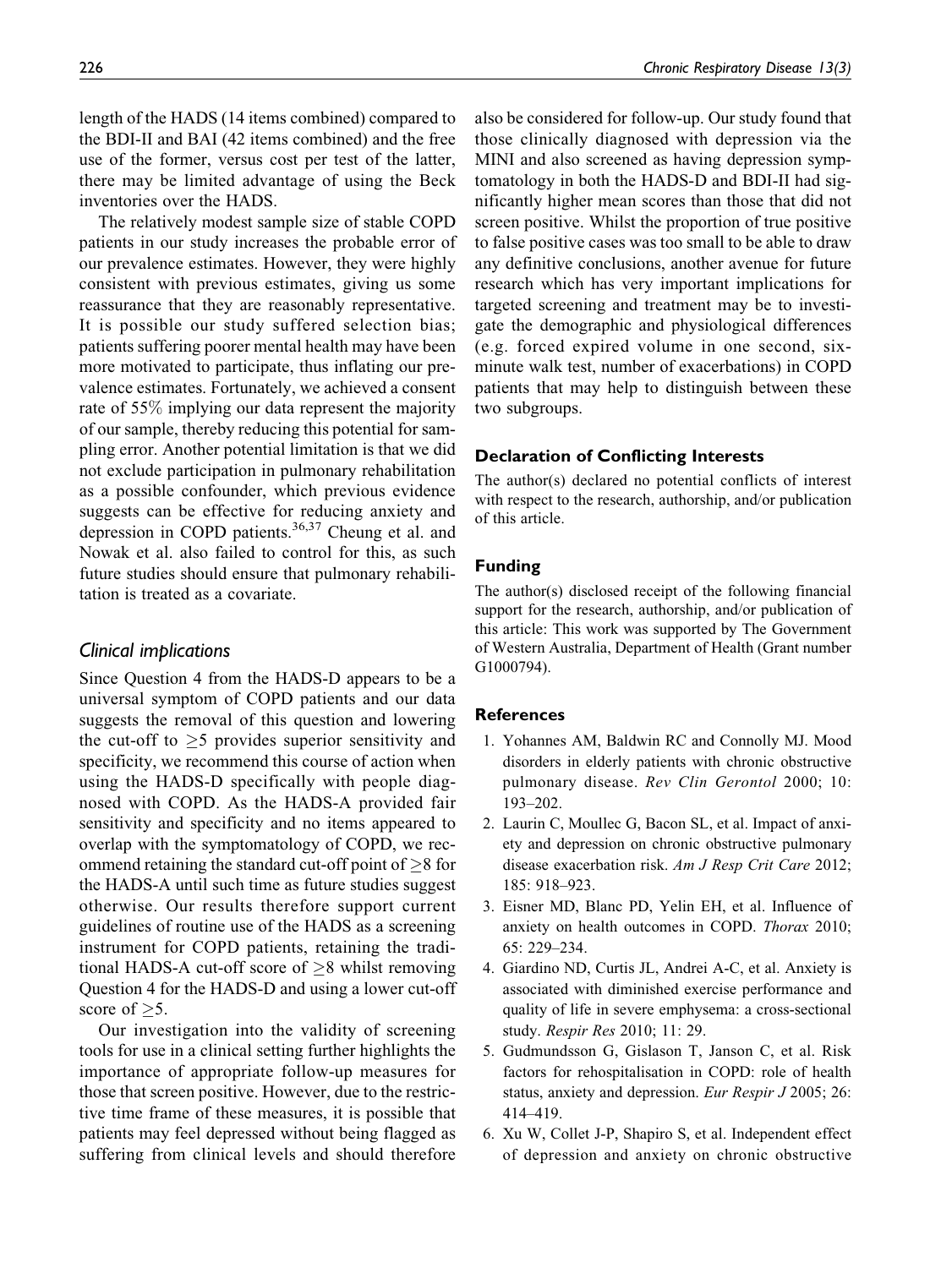pulmonary disease exacerbations and hospitalizations. Am J Resp Crit Care 2008; 178: 913–920.

- 7. Celli BR, Cote CG, Lareau SC, et al. Predictors of survival in COPD: more than just the FEV 1. Resp Med 2008; 102: S27–S35.
- 8. Katon W, Lin EH and Kroenke K. The association of depression and anxiety with medical symptom burden in patients with chronic medical illness. Gen Hosp Psychiat 2007; 29: 147–155.
- 9. National Institute for Health and Care Excellence. Chronic Obstructive Pulmonary Disease Quality Standard. NICE Quality Standard 10. 2011.
- 10. Lung Foundation Australia and Thoracic Society of Australia and New Zealand. The COPD-X Plan: Australian and New Zealand Guidelines for the management of Chronic Obstructive Pulmonary Disease 2015. 2015.
- 11. Asnaashari AM, Talaei A and Haghighi MB. Evaluation of psychological status in patients with asthma and COPD. Iran J Allergy Asthm 2012; 11: 65–71.
- 12. Cheung G, Patrick C, Sullivan G, et al. Sensitivity and specificity of the Geriatric Anxiety Inventory and the Hospital Anxiety and Depression Scale in the detection of anxiety disorders in older people with chronic obstructive pulmonary disease. Int Psychogeriatr 2012; 24: 128–136.
- 13. Cleland JA, Lee AJ and Hall S. Associations of depression and anxiety with gender, age, health-related quality of life and symptoms in primary care COPD patients. Fam Pract 2007; 24: 217–223.
- 14. Dowson C, Laing R, Barraclough R, et al. The use of the Hospital Anxiety and Depression Scale (HADS) in patients with chronic obstructive pulmonary disease: a pilot study. New Zeal Med J 2001; 114: 447–449.
- 15. Funk G-C, Kirchheiner K, Burghuber OC, et al. BODE index versus GOLD classification for explaining anxious and depressive symptoms in patients with COPD-a cross-sectional study. Respir Res 2009; 10: 1.
- 16. Gudmundsson G, Gislason T, Janson C, et al. Depression, anxiety and health status after hospitalisation for COPD: a multicentre study in the Nordic countries. Resp Med 2006; 100: 87–93.
- 17. Lewis KE, Annandale JA, Sykes RN, et al. Prevalence of anxiety and depression in patients with severe COPD: similar high levels with and without LTOT. COPD 2007; 4: 305–312.
- 18. Ng T-P, Niti M, Tan W-C, et al. Depressive symptoms and chronic obstructive pulmonary disease: effect on mortality, hospital readmission, symptom burden, functional status, and quality of life. Arch Intern Med 2007; 167: 60–67.
- 19. Withers NJ, Rudkin ST and White RJ. Anxiety and depression in severe chronic obstructive pulmonary disease: the effects of pulmonary rehabilitation. J Cardiopulm Rehabil 1999; 19: 362–365.
- 20. Gurney-Smith B, Cooper MJ and Lousie MW. Anxiety and panic in chronic obstructive pulmonary disease: the role of catastrophic thoughts. Cognit Ther Res 2002; 26: 143–155.
- 21. Sutton K, Cooper M, Pimm J, et al. Anxiety in chronic obstructive pulmonary disease: the role of illness specific catastrophic thoughts. Cognit Ther Res 1999; 23: 573–585.
- 22. Engström C-P, Persson L-O, Larsson S, et al. Functional status and well being in chronic obstructive pulmonary disease with regard to clinical parameters and smoking: a descriptive and comparative study. Thorax 1996; 51: 825–830.
- 23. Puhan MA, Frey M, Büchi S, et al. The minimal important difference of the hospital anxiety and depression scale in patients with chronic obstructive pulmonary disease. Health Qual Life Out 2008; 6: 46.
- 24. Tang WK, Wong E, Chiu HF, et al. Examining item bias in the anxiety subscale of the Hospital Anxiety and Depression Scale in patients with chronic obstructive pulmonary disease. Int J Meth Psych Res 2008; 17: 104-110.
- 25. Eiser N, West C, Evans S, et al. Effects of psychotherapy in moderately severe COPD: a pilot study. Eur Respi J 1997; 10: 1581–1584.
- 26. Nowak C, Sievi NA, Clarenbach CF, et al. Accuracy of the hospital anxiety and depression scale for identifying depression in chronic obstructive pulmonary disease patients. Pulm Med 2014; 2014: 973858.
- 27. Kunik ME, Braun U, Stanley M, et al. One session cognitive behavioural therapy for elderly patients with chronic obstructive pulmonary disease. Psychol Med 2001; 31: 717–723.
- 28. de Godoy D and de Godoy R. A randomized control trial of the effect of psychotherapy on anxiety and depression in chronic obstructive pulmonary disease. Arch Phys Med Rehabil 2003; 84: 1154–1157.
- 29. Kunik M, Veazey C, Cully J, et al. COPD education and cognitive behavioral therapy group treatment for clinically significant symptoms of depression and anxiety in COPD patients: a randomized controlled trial. Psychol Med 2008; 38: 385–396.
- 30. Hynninen M, Bjerke N, Pallesen S, et al. A randomized controlled trial of cognitive behavioural therapy for anxiety and depression in COPD. Resp Med 2010; 104: 986–994.
- 31. Sheehan DV, Lecrubier Y, Sheehan KH, et al. The Mini-International Neuropsychiatric Interview (M.I.